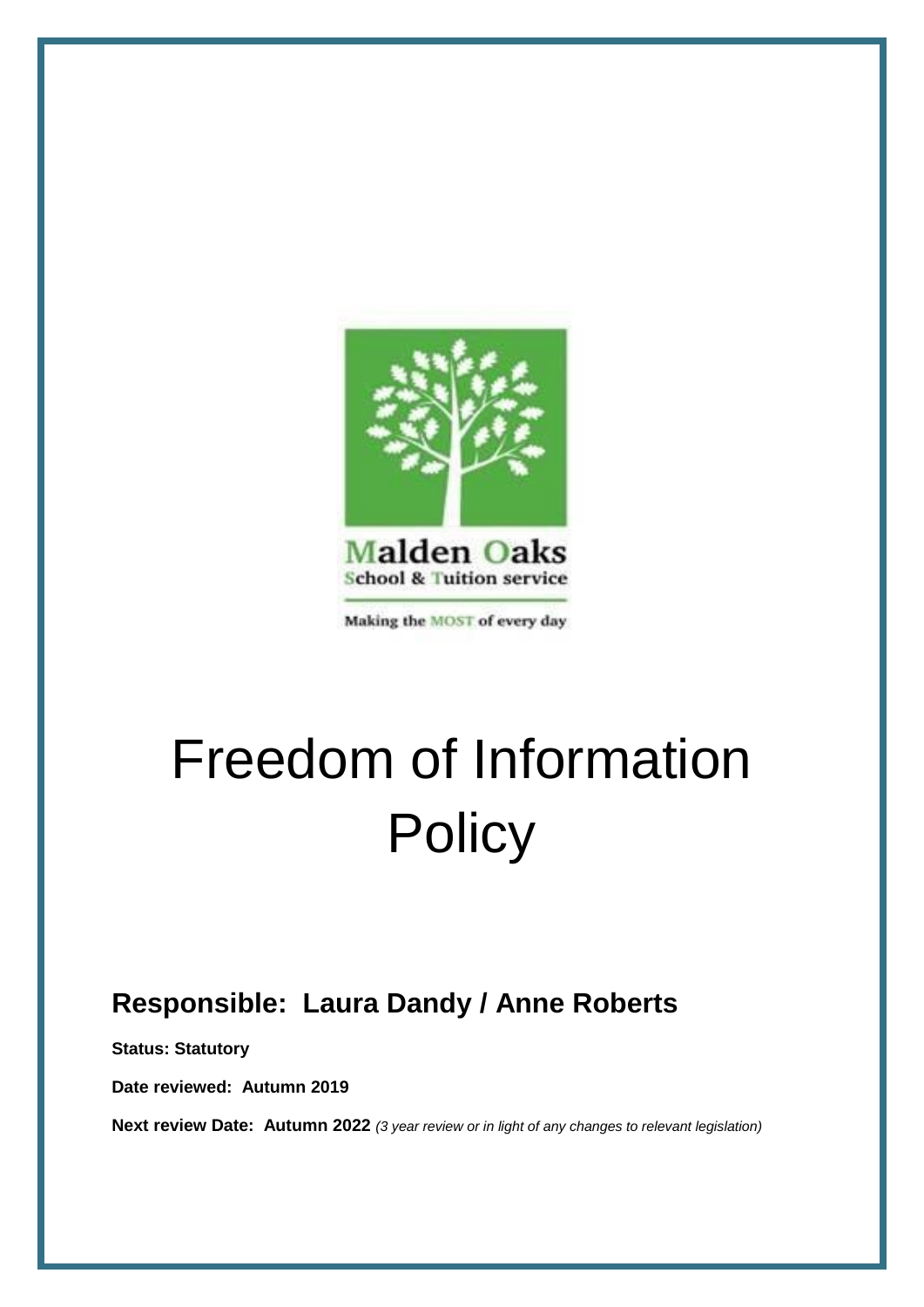#### **Contents:**

#### **[Statement of intent](#page-1-0)**

- 1. [Legal framework](#page-2-0)
- 2. [Accepting requests for information](#page-2-1)
- 3. [General right of access to information held by the school](#page-3-0)
- 4. [The appropriate limit](#page-4-0)
- 5. [Charging fees](#page-5-0)
- 6. [Means of communication](#page-6-0)
- 7. [Providing access and assistance](#page-6-1)
- 8. [Consultation with third parties](#page-9-0)
- 9. [Internal reviews](#page-9-1)
- 10. [Publication scheme](#page-10-0)
- 11. [Contracts and outsourced services](#page-11-0)

#### **Appendices**

[Appendix 1 –Publication Scheme](#page-12-0)

Appendix 2 – [FOI Request Evidence Log](#page-15-0)

<span id="page-1-0"></span>Appendix 3 – [Guide to Information](#page-16-0)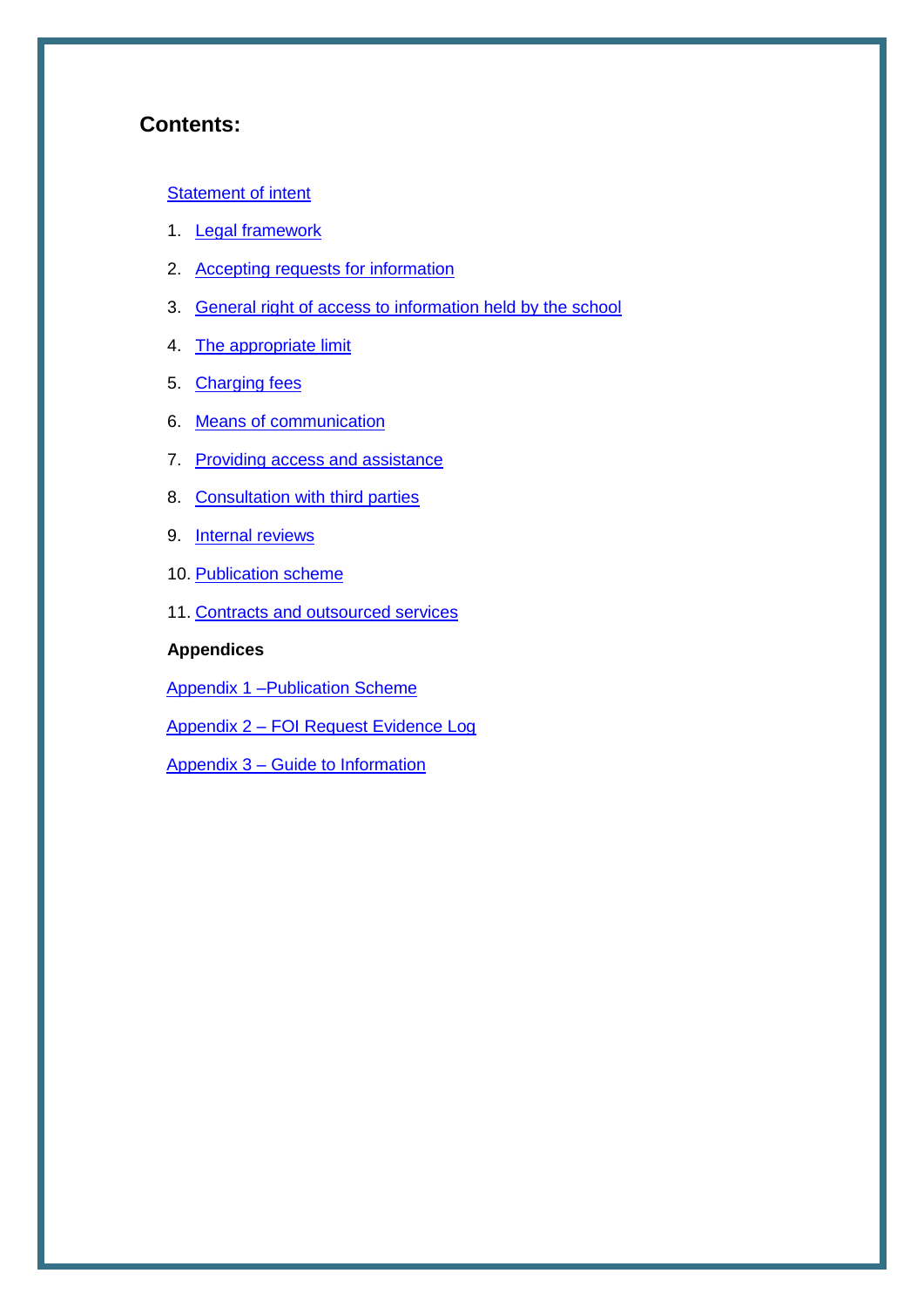## <span id="page-2-0"></span>**1. Legal framework**

- 1.1. This policy has due regard to the following legislation:
	- The General Data Protection Regulation
	- The Data Protection Act 2018
	- The Freedom of Information Act 2000
	- The Freedom of Information and Data Protection (Appropriate Limit and Fees) Regulations 2004
- This policy also has due regard to guidance including, but not limited to, the following:
	- Cabinet Office (2018) 'Freedom of Information Code of Practice'
	- ICO (2013) 'Definition document for the governing bodies of maintained and other state-funded schools in England'
	- ICO (2015) 'Model publication scheme'
	- ICO (2016) 'Duty to provide advice and assistance (section 16)'
	- ICO (2015) 'Time limits for compliance under the Freedom of Information Act (section 10)'
- This policy will be viewed in conjunction with the following other school policies:
	- Data Protection Policy

# <span id="page-2-1"></span>**2. Accepting requests for information**

- $2.1.$ The school will only accept a request for information which meets all of the following criteria:
	- It is in writing (this includes requests sent to the school's official social media accounts)
	- It states the name of the applicant (not a pseudonym) and an address for correspondence
	- It adequately describes the information requested
- A request will be treated as made in writing if it meets all of the following requirements:
	- It is transmitted by electronic means
	- It is received in legible form
	- It is capable of being used for subsequent reference
- Where a request is submitted in a foreign language, the school is not expected to obtain a translation of the request. For the request to be processed, the school will ask the applicant to provide their request in English.
- $2.4.$ Contact details are as follows: Postal address: Malden Oaks, Dukes Centre, Dukes Avenue, Kingston, KT2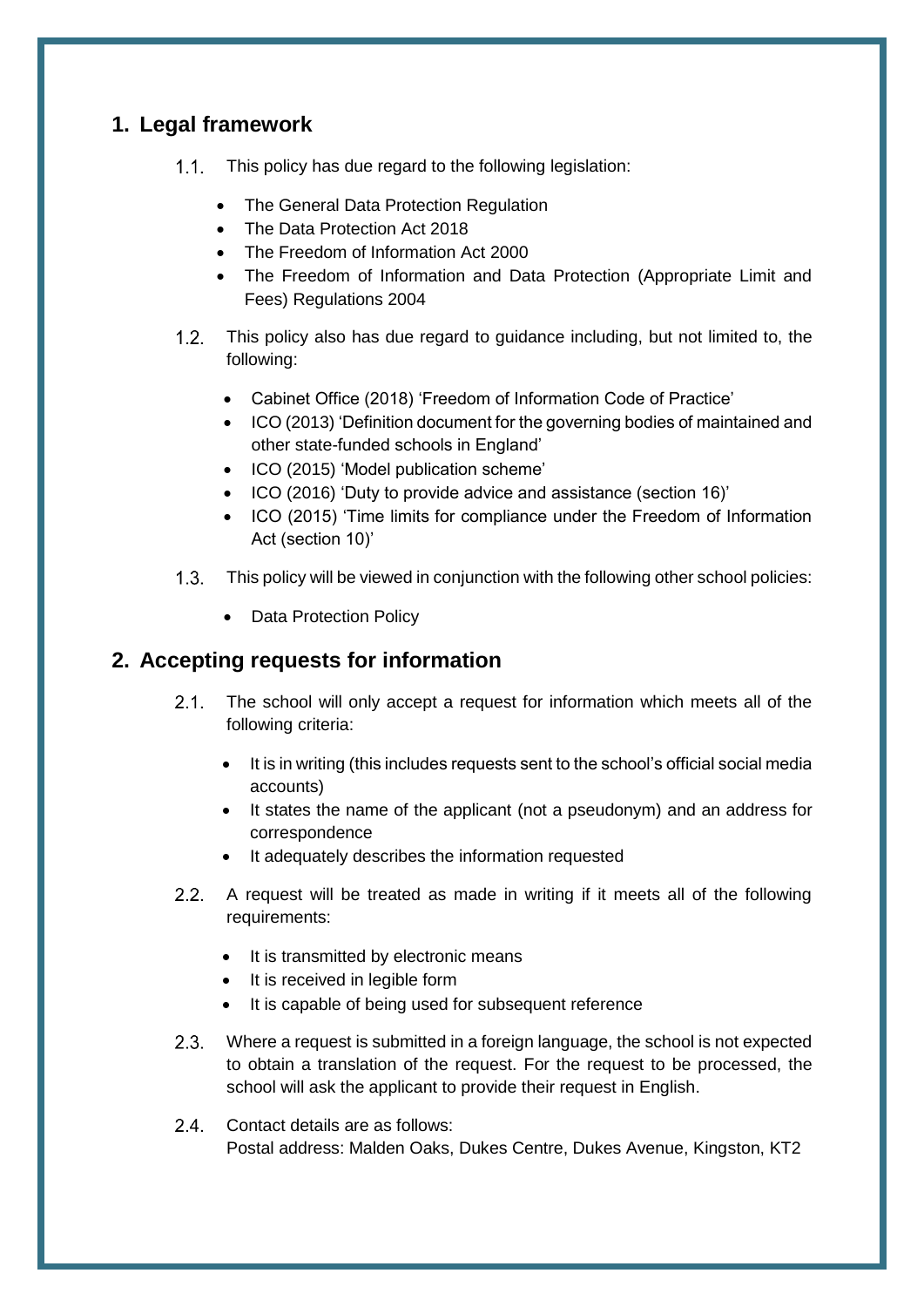5QY

Email: mosadmin@maldenoaks.rbksch.org

 $2.5.$ To assist in processing requests quickly, correspondence should be addressed to the School Business Manager and marked "Publication Scheme Request". Requests will be dealt with within 20 days (excluding school holidays). Some information may only be available for inspection; in this case an appointment must be made in advance.

## <span id="page-3-0"></span>**3. General rights of access to information held by the school**

- $3.1.$ Provided that the request meets the requirements set out in [section 2](#page-2-1) of this policy, the school will comply with its duty to:
	- Confirm or deny to any person making a request for information to the school, whether it holds information of the description specified in the request.
	- Provide the documentation, if the school confirms that it holds the requested information.
- $3.2.$ The duties outlined in 3.1 will be completed no later than 20 school days, or 60 working days if this is shorter, from receipt of the request.
- $3.3.$ Where a fee is charged, the timeframe within which the school has to respond to the request begins from the day the fee is received.
- $3.4.$ The school will not comply with section 3.1 of this policy where:
	- The school reasonably requires further information to meet a freedom of information request, has informed the applicant of this requirement, but was not subsequently supplied with that further information.
	- The information is no longer readily available as it is contained in files that have been placed in archive storage or is difficult to access for similar reasons.
	- A request for information is exempt under section 2 of the Freedom of Information Act 2000.
	- The cost of providing the information exceeds the appropriate limit.
	- The request is vexatious.
	- The request is a repeated request from the same person made within 60 consecutive working days of the initial one.
	- A fee notice was not honoured.
	- The requested information is not held by the school for the purposes of the school's business.
- $3.5.$ Where information is, or is thought to be, exempt, the school will, within 20 school days, give notice to the applicant which:
	- States that fact.
	- Specifies the exemption in question.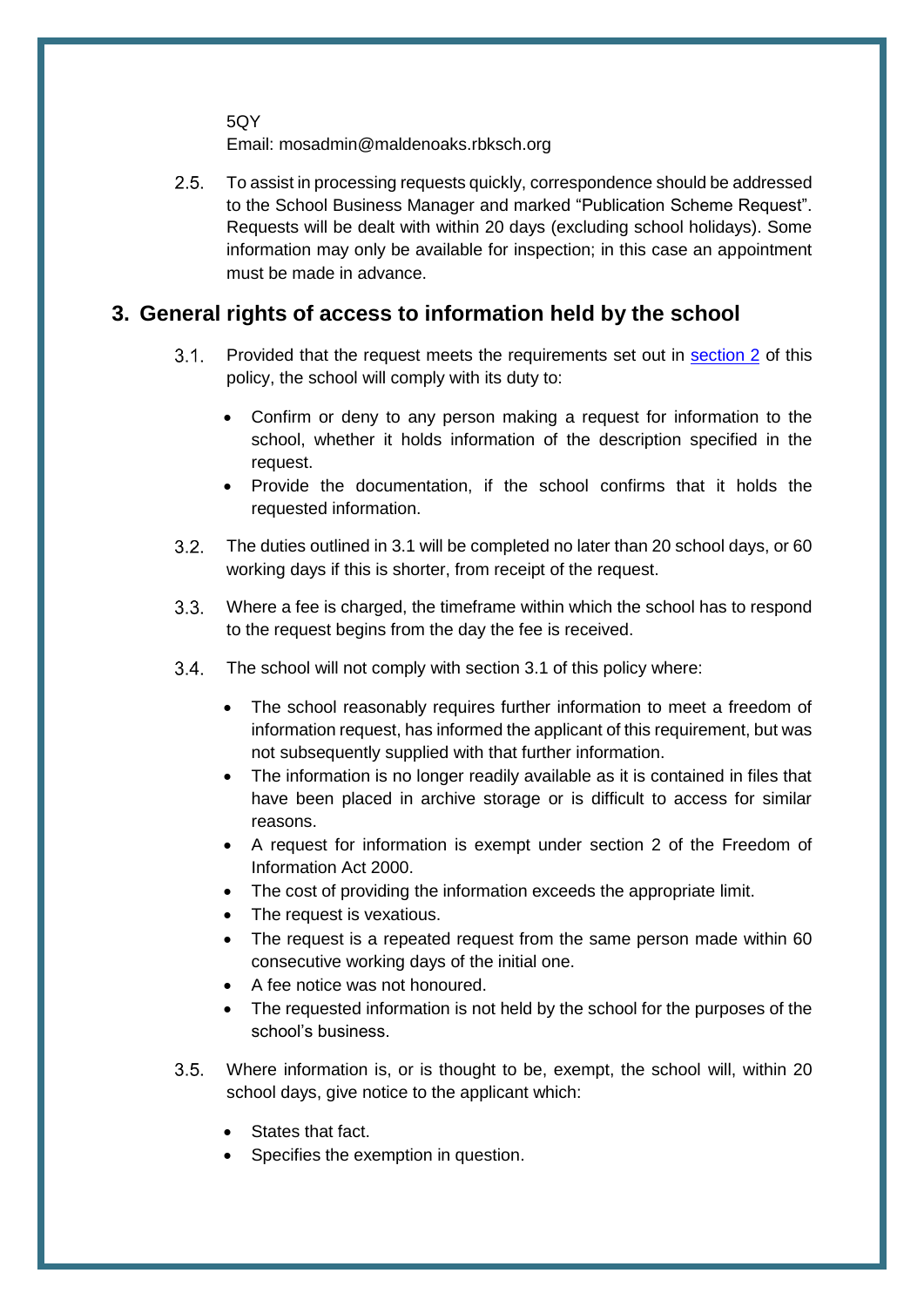- $3.6.$ If information falls within scope of a qualified exemption and the school needs additional time to consider the public interest test, the school may extend the deadline. In most cases, the extension will exceed no more than a further 20 school days; however, the actual length of the extension will be decided on a case-by-case basis.
- $3.7.$ Where a public interest test extension is required, the school will write to the applicant to inform them of this, stating the following information:
	- Which exemption(s) the extension relies on and why
	- A revised deadline for when the applicant will receive their response
- $3.8.$ Where a deadline has to be further extended, the school will write to the applicant again, stating the information outlined in 3.7.
- $3.9.$ Requests for information that is not recorded by the school (e.g. requests for explanations, clarification of policy and comments on the school's business) will not be considered valid requests. In these cases, the applicant will be provided with an explanation of why their request will not be treated under the Freedom of Information Act 2000 and the school will respond to the applicant through other channels as appropriate.
- 3.10. The information provided to the applicant will be in the format that they have requested, where possible.
- Where it is not possible to provide the information in the requested format, the school will assist the applicant by discussing alternative formats in which it can be provided.
- 3.12. The information provided will also be in the language in which it is held, or another language that is legally required.
- If, under relevant disability and discrimination regulations, the school is legally obliged to provide the information in other forms and formats, it will do so.
- 3.14. In some cases, a request may be dealt with under more than one access regime, e.g. if the request involves both information about the school and personal information, it will be dealt with under the Freedom of Information Act 2000 and the Data Protection Act 2018.
- Staff are made aware that it is a criminal offence to alter, deface, block, erase, destroy or conceal any information held by the school with the intention of preventing disclosure following a request.

#### <span id="page-4-0"></span>**4. The appropriate limit**

 $4.1$ The school will not comply with any freedom of information request that exceeds the statutorily imposed appropriate limit of £450.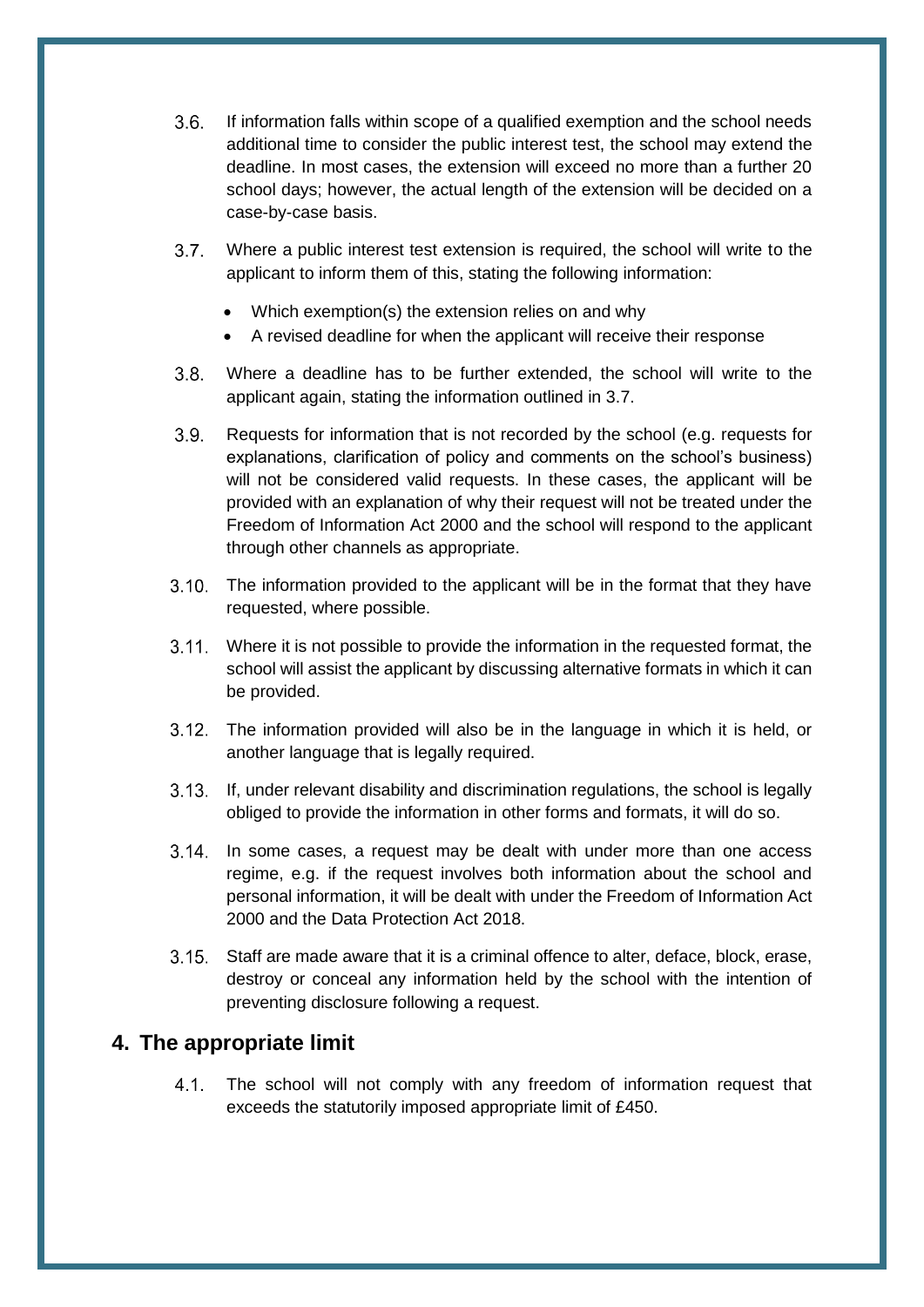- $4.2.$ When determining whether the cost of complying with a freedom of information request is within the appropriate limit, the school will take account only of the costs we reasonably expect to incur in relation to:
	- Determining whether it holds the information.
	- Locating the information, or a document which may contain the information.
	- Retrieving the information, or a document which may contain the information.
	- Extracting the information from a document containing it.
	- Costs related to the time spent by any person undertaking any of the activities outlined in section 4.2 of this policy on behalf of the school, are to be estimated at a rate of £25 per person per hour.
- $4.3.$ The school is not required to search for information in scope of a request unless it is within the cost limit.
- $4.4.$ If responding to one part of a request would exceed the cost limit, the school does not have to respond to any other parts of the request.
- $4.5.$ Where multiple requests for information are made to the school within 60 consecutive working days of each other, either by a single person or by different persons who appear to be acting in concert, the estimated cost of complying with any of the requests is to be taken to be the total costs to the school of complying with all of them.

# <span id="page-5-0"></span>**5. Charging fees**

- $5.1.$ The school may, within 20 school days, give an applicant who has requested information from the school, a written notice stating that a fee is to be charged for the school's compliance.
- Charges may be made for disbursements, such as the following:
	- Production expenses, e.g. printing and photocopying
	- Transmission costs, e.g. postage
	- Complying with the applicant's preferences about the format in which they would like to receive the information, e.g. scanning to a CD
- Fees charged will not exceed the total cost to the school of:
	- Informing the person making the request whether we hold the information.
	- Communicating the information to the person making the request.
- 5.4. Where a fee is to be charged, the school will not comply with [section 3](#page-3-0) of this policy unless the requested fee is paid within a period of three months, beginning with the day on which the fees notice is given to the applicant.
- $5.5.$ Where a fee is payed by cheque, the school has the right to wait until the cheque is cleared before commencing work.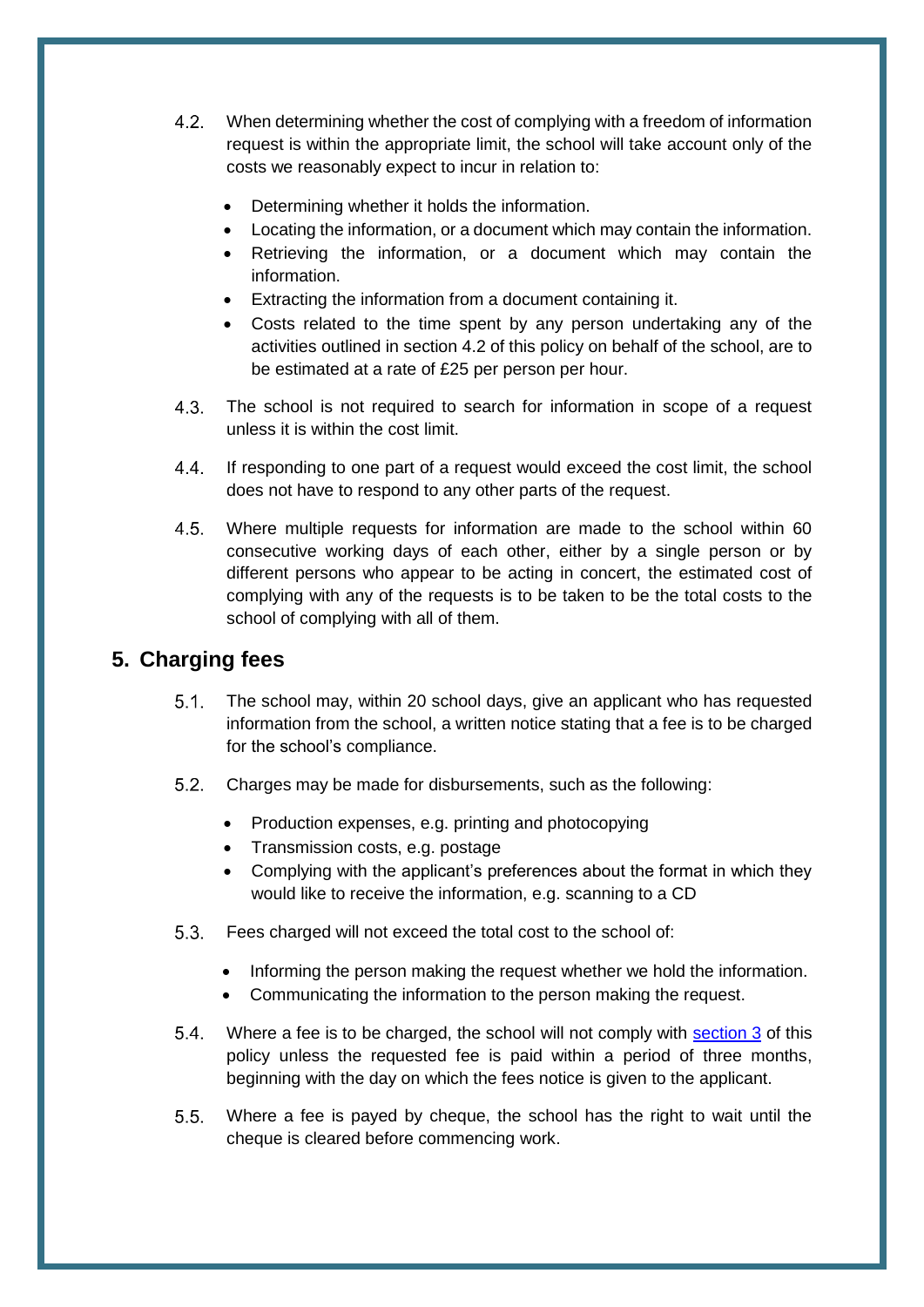- $5.6.$ Once a fee is received, the school will inform the applicant of the revised response deadline, i.e. an additional 20 school days (or 60 working days).
- $5.7$ Where the school has underestimated the cost to be charged to an applicant, a second fees notice will not be issued; instead, the school will bear the additional costs.
- The school will not take into account any costs which are attributable to the  $5.8$ time spent by persons undertaking any of the activities mentioned in section 5.3 above.
- $5.9.$ When calculating the  $20<sup>th</sup>$  school day in which to respond to a freedom of information request, the period beginning the day on which the fee notice is given to the applicant and ending with the day on which the fee is received will be disregarded.

### <span id="page-6-0"></span>**6. Means of communication**

- $6.1.$ Where, on making a request for information, the applicant expresses a preference for communication by any one of the following means, the school will, as far as is practicable, give effect to that preference:
	- The provision to the applicant of a copy of the information in permanent form or in another form acceptable to the applicant.
	- The provision to the applicant of a reasonable opportunity to inspect a record containing the information.
	- The provision to the applicant of a digest, or summary of the information, in permanent form or in another form acceptable to the applicant.
- Where a preference is not stated by the applicant, the school will communicate by any means which are reasonable under the circumstances. For example, where an applicant uses Twitter to make a request, the school may respond via an alternative medium as Twitter restricts the length of a response.

#### <span id="page-6-1"></span>**7. Providing advice and assistance**

- $7.1.$ The school will meet its duty to provide advice and assistance, as far as is reasonable, to any person who proposes to make, or has made, requests for information to the school.
- 7.2. The school may offer advice and assistance in the following circumstances:
	- If an individual requests to know what types of information the school holds and the format in which it is available, as well as information on the fees regulations and charging procedures.
	- If a request has been made, but the school is unable to regard it as a valid request due to insufficient information, leading to an inability to identify and locate the information.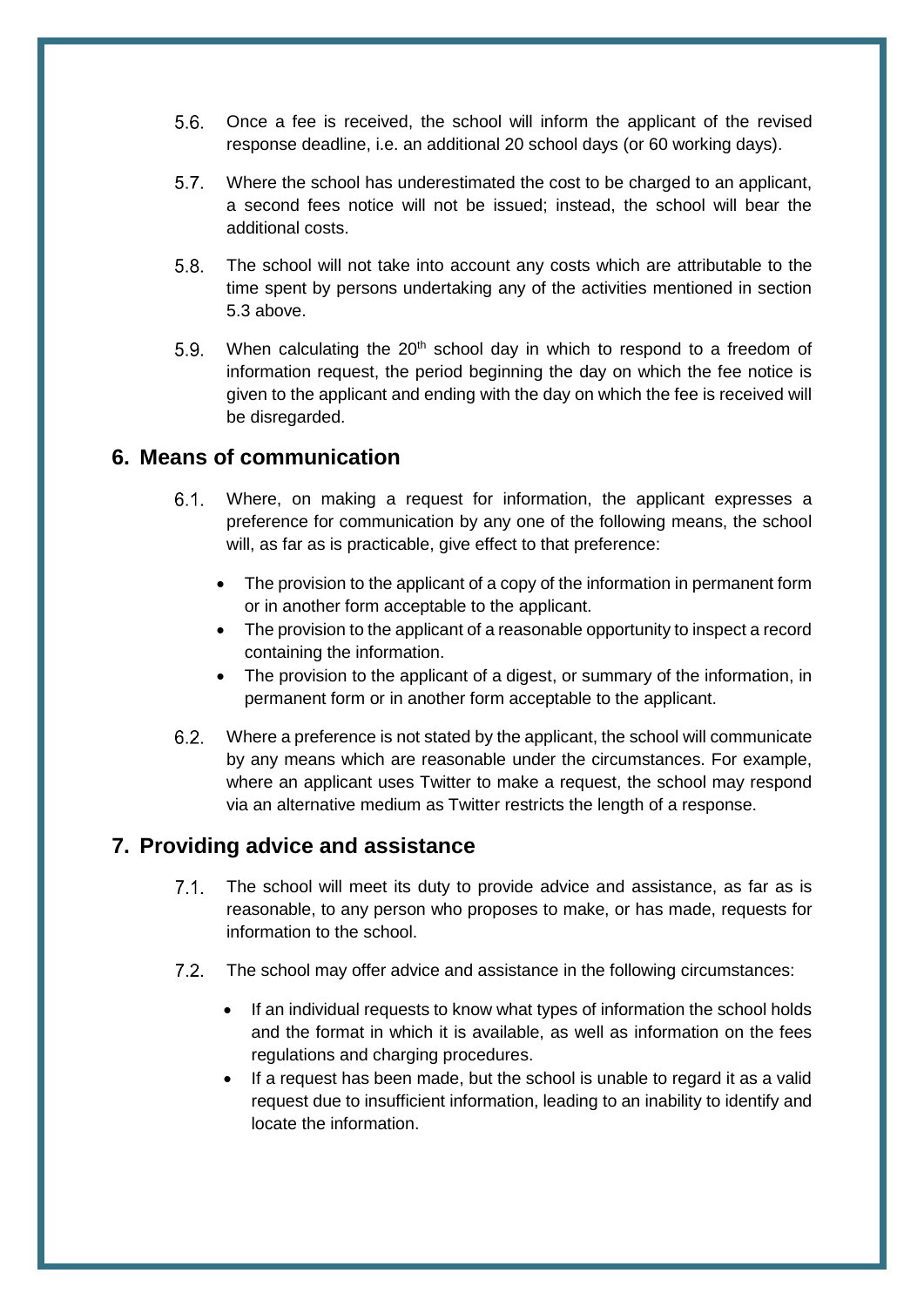- If a request has been refused, e.g. due to an excessive cost, and it is necessary for the school to assist the individual who has submitted the request.
- The school will provide assistance for each individual on a case-by-case basis; examples of how the school will provide assistance include the following:
	- Informing an applicant of their rights under the Freedom of Information Act 2000
	- Assisting an individual in the focus of their request, e.g. by advising of the types of information available within the requested category
	- Advising an applicant if information is available elsewhere and how to access this information
	- Keeping an applicant informed on the progress of their request
- Where the school wishes to ask a different public authority to deal with a request by transferring it to them, this will only be done with the agreement of the applicant.
- $7.5.$ In order to provide assistance as outlined above, the school will engage in the following good practice procedures:
	- Make early contact with an individual and keep them informed of the process of their request.
	- Accurately record and document all correspondence concerning the clarification and handling of any request.
	- Give consideration to the most appropriate means of contacting the applicant, taking into account their individual circumstances.
	- Discuss with the applicant whether they would prefer to receive the information in an alternative format, in cases where it is not possible to provide the information requested in the manner originally specified.
	- Remain prepared to assist an applicant who has had their request denied due to an exemption.
- $7.6.$ The school will give particular consideration to what level of assistance is required for an applicant who has difficulty submitting a written request.
- $7.7.$ In circumstances where an applicant has difficulty submitting a written request, the school will:
	- Make a note of the application over the telephone and then send the note to the applicant to confirm and return – the statutory time limit for a reply would begin here.
	- Direct the individual to a different agency that may be able to assist with framing their request.

**NB.** This list is not exhaustive, and the school may decide to take additional assistance measures that are appropriate to the case.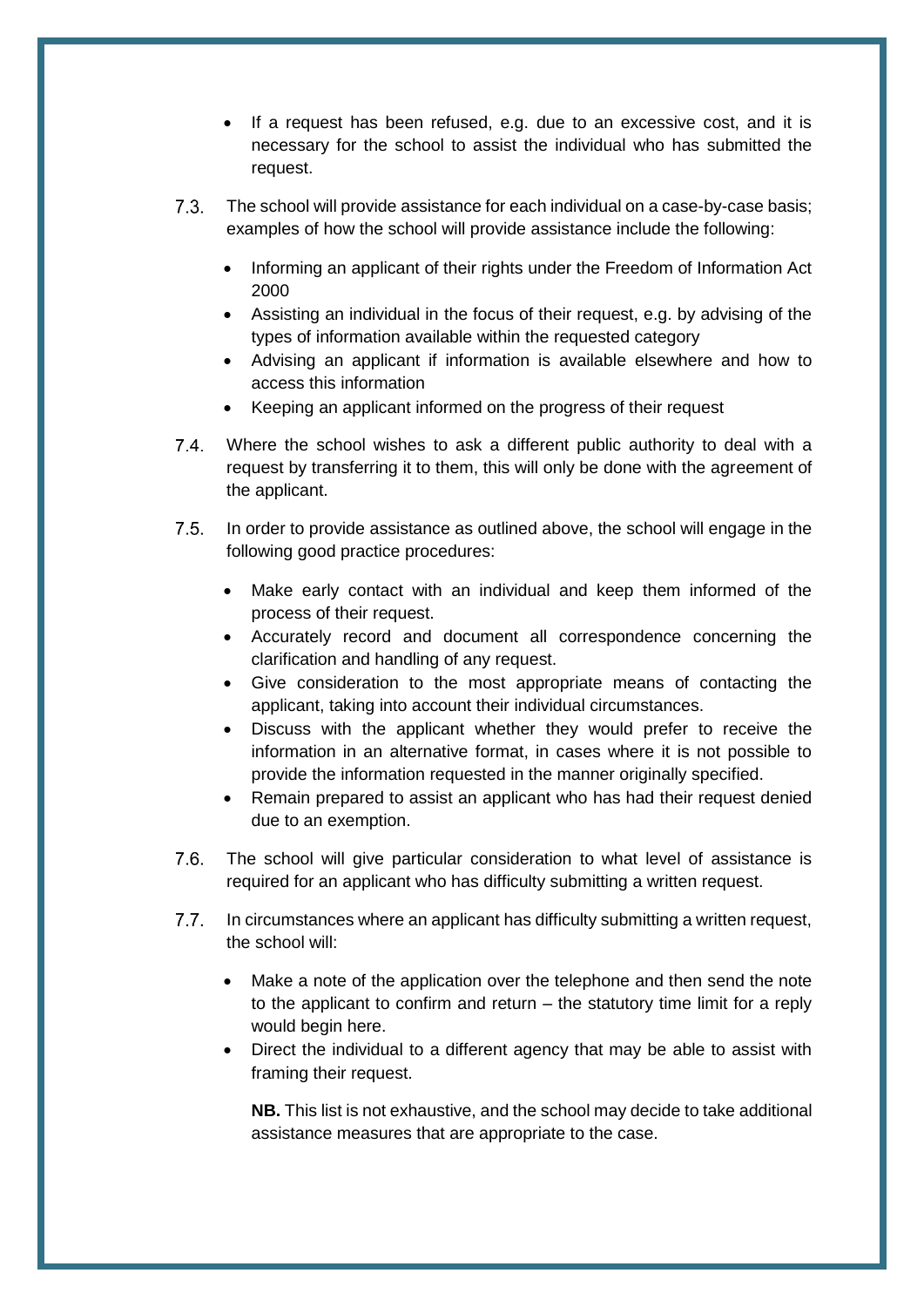- $7.8.$ Where an applicant's request has been refused either because the information is accessible by other means, or the information is intended for future publication or research, the school, as a matter of good practice, will provide advice and assistance.
- The school will advise the applicant how and where information can be  $7.9.$ obtained, if it is accessible by other means.
- Where there is an intention to publish the information in the future, the school will advise the applicant of when this publication is expected.
- If the request is not clear, the school will ask for more detail from the applicant in order to identify and locate the relevant information, before providing further advice and assistance.
- 7.12. If the school believes the applicant has not provided their real name, the school will inform the applicant that the request will not be responded to until further information is received from the applicant.
- 7.13. If the school is able to clearly identify the elements of a request, it will respond following usual procedures and will provide advice and assistance for the remainder of the request.
- 7.14. If any additional clarification is needed for the remainder of a request, the school will ensure there is no delay in asking for further information.
- 7.15. Applicants are given two months to provide any requested clarification. If an applicant decides not to follow the school's advice and assistance and fails to provide clarification, the school is under no obligation to contact the applicant again.
- 7.16. If the school is under any doubt that the applicant did not receive the advice and assistance, the school will re-issue it.
- The school is not required to provide assistance where an applicant's request is vexatious or repeated, as defined under section 14 of the Freedom of Information Act 2000.
- Where the school has already sent a refusal request in relation to a previous vexatious request, the school is not obliged to send another notice for future vexatious requests.
- 7.19. An ongoing evidence log is kept, recording relevant correspondence or behaviour that has been taken into account when a request has been classed as vexatious.
- The school is not required to provide information where the cost of complying with a request exceeds the limit outlined in the Freedom of Information Act 2000. In such cases, the school will firstly provide the applicant with advice and assistance to help them reframe or refocus their request with a view of bringing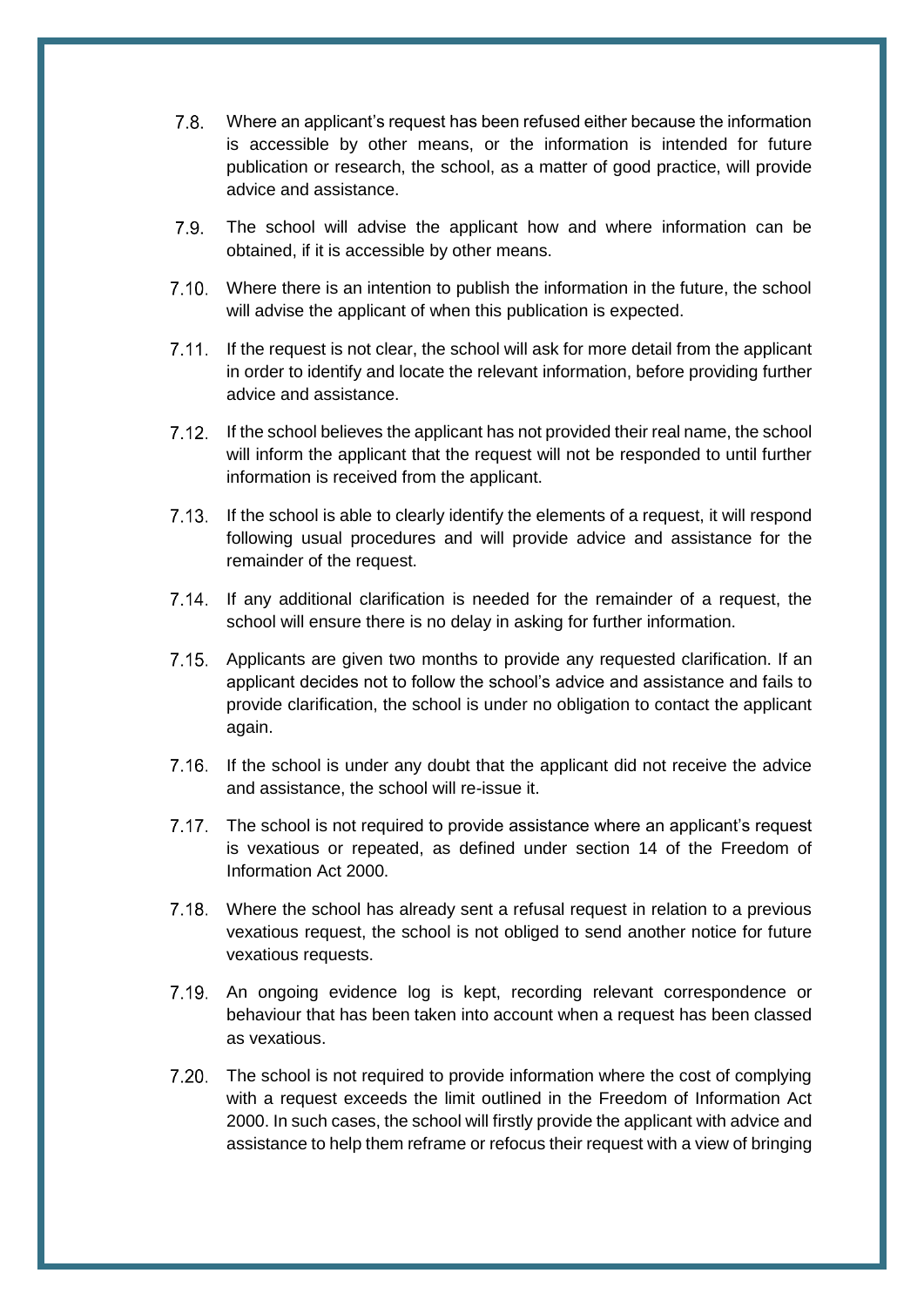it within the cost limit. Then the school will consider whether any information can be provided free of charge if the applicant refuses to pay the fee.

- 7.21. If a request is refined, it will be treated as a new request.
- 7.22. A record will be kept by the headteacher of all the advice and assistance provided.

#### <span id="page-9-0"></span>**8. Consultation with third parties**

- $8.1.$ The school may need to consult third parties about information held in scope of a request to consider whether it would be suitable to disclose the information. Situations where third parties may need to be consulted include the following:
	- When requests relate to persons or bodies who are not the applicant and/or the school
	- When the disclosure of information is likely to affect the interests of persons or bodies who are not the applicant or the school
- $8.2.$ The school will consider if a third party needs to be directly consulted about a request, particularly, if there are contractual obligations that require consultation before information is disclosed.
- $8.3.$ Third parties will also be consulted where the school is proposing to disclose information relating to them or information that is likely to affect their business or private interests.
- $8.4.$ The views of third parties will be given appropriate weighting when deciding how to respond to a request. For example, if the third party created or provided the information, they may have a better understanding of its sensitivity.
- $8.5.$ It is ultimately the school's decision as to whether information in scope of a request will be released following any relevant consultation.
- $8.6.$ Where the school decides to release information following consultation with a third party, the third party will be informed in advance that the information is going to be disclosed.
- $8.7.$ Where the school intends to release information that relates to a large number of third parties, the school will consider whether it would be more appropriate to contact a representative organisation who can express views on behalf of the third parties, rather than contacting each party individually. If no representative organisation exists, the school may also consider only notifying or consulting a sample of the third parties relating to the disclosure.
- $8.8.$ Decisions made in line with 8.7 will be made on a case-by-case basis.

## <span id="page-9-1"></span>**9. Internal reviews**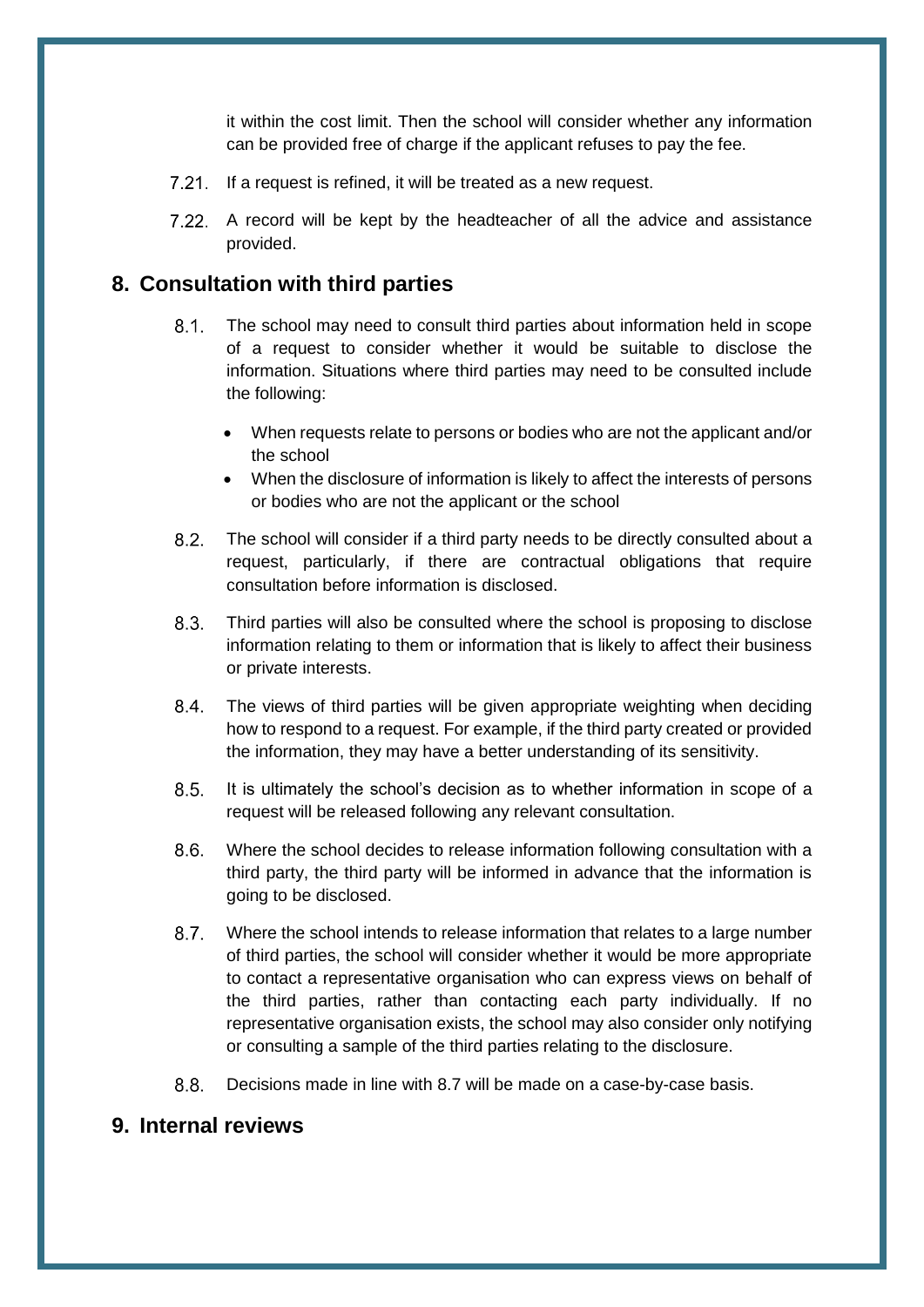- $9.1.$ When responding to requests for information, the details of the school's internal review process will be set out, including information about how applicants can request an internal review. Applicants will also be informed of their right to complain to the ICO if they are still dissatisfied following the outcome of the school's internal review.
- $9.2.$ Requests for an internal review should be made in writing to the school.
- 9.3 For a request for an internal review to be accepted, it must be made within 40 school days from the date the school issued an initial response to the request.
- $9.4.$ Upon receipt of an application, the school will acknowledge an application and inform the applicant of the intended response date. Responses will usually be delivered within 20 school days of receipt of the application.
- $9.5.$ If an internal review is complex, requires consultation with third parties or the relevant information is of high volume, the school may need to extend the usual response timeframe. In these cases, the school will inform the applicant and provide an alternative response date. In most cases, the extension will exceed no more than a further 20 school days; however, the actual length of the extension will be decided on a case-by-case basis.
- $9.6.$ Where clarification is needed from an applicant regarding the review, the normal response period will not begin until clarification is received.
- 9.7. Wherever possible, the review will be undertaken by a different member of staff than the person who took the original decision.
- $9.8.$ During a review, the school will evaluate the handling of the request; particular attention will be paid to concerns raised by the applicant.
- $9.9.$ The applicant will be informed of the outcome of the review and a record will be kept of such reviews and the final decision that is made.
- $9.10.$ If the outcome of the review is to disclose information that was previously withheld, the information will be provided to the applicant at the same time they are informed of the response to the review, where possible. If this is not possible, the applicant will be informed of when the information will be provided.
- Within the response to a review, the applicant will be informed again of their right to complain to the ICO.

#### <span id="page-10-0"></span>**10. Publication scheme**

- The school will meet its duty to adopt and maintain a publication scheme which specifies the information which it will publish on the school's website, and whether the information will be available free of charge or on payment.
- 10.2. The publication scheme will be reviewed and, where necessary, updated on an annual basis.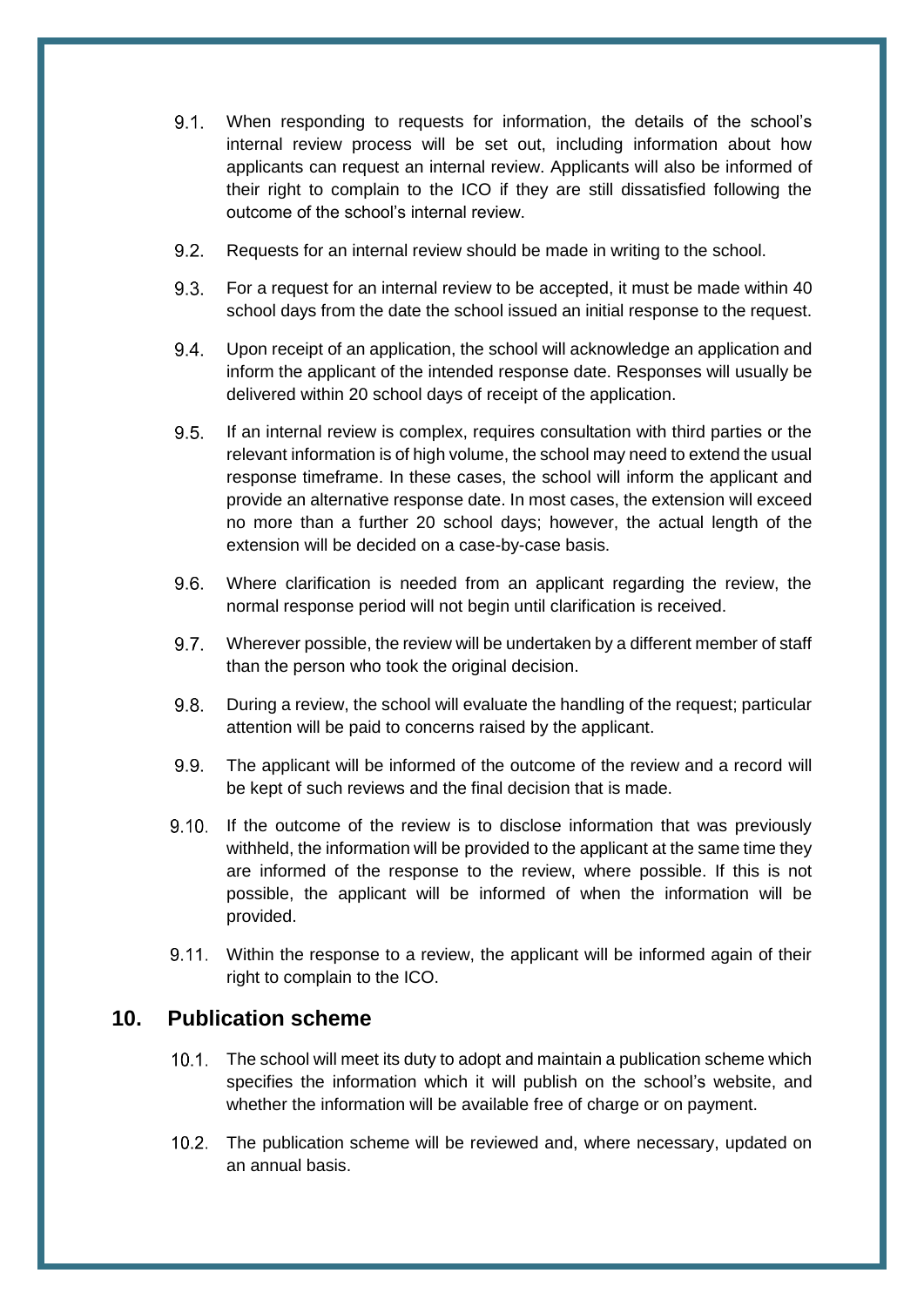#### <span id="page-11-0"></span>**11. Contracts and outsourced services**

- 11.1. The school will make clear what information is held by third party contractors on behalf of the school.
- Where a contractor holds information relating to a contract held with the school on behalf of the school, this information is considered in the same way as information held by a public authority and so is subject to the Freedom of Information Act 2000.
- When entering into a contract, the school and contractor will agree what information the school will consider to be held by the contractor on behalf of the school, this will be indicated in the contract.
- 11.4. Appropriate arrangements will be put in place for the school to gain access to information held by the contractor on the school's behalf, in the event that a freedom of information request is made. These arrangements will be set out in a contract, and will cover areas including the following:
	- How and when the contractor should be approached for information and who the points of contact are
	- How quickly information should be provided to the school
	- How any disagreement about disclosure between the school and contractor will be addressed
	- How requests for internal reviews and appeals to the ICO will be managed
	- The contractor's responsibility for maintaining record keeping systems in relation to the information they hold on behalf of the school
	- The circumstances under which the school must consult with the contractor about disclosure and the process for doing so
	- The types of information which should not be disclosed and the reasons for this confidentiality, where appropriate
- 11.5. In some situations, the school may offer or accept confidentiality arrangements that are not set out within a contract with a third party. The school and the third party will both be aware of the legal limits placed on the enforceability of expectations of confidentiality and the public interest in transparency.
- 11.6. Such expectations outlined in 11.5 will only be created where it is appropriate to do so.
- 11.7. Contractors must comply with requests from the school for access to information they hold on behalf of the school.
- 11.8. Requests for information held by a contractor on behalf of the school will be responded to by the school. If a contractor receives a request, this will be passed onto the school for consideration.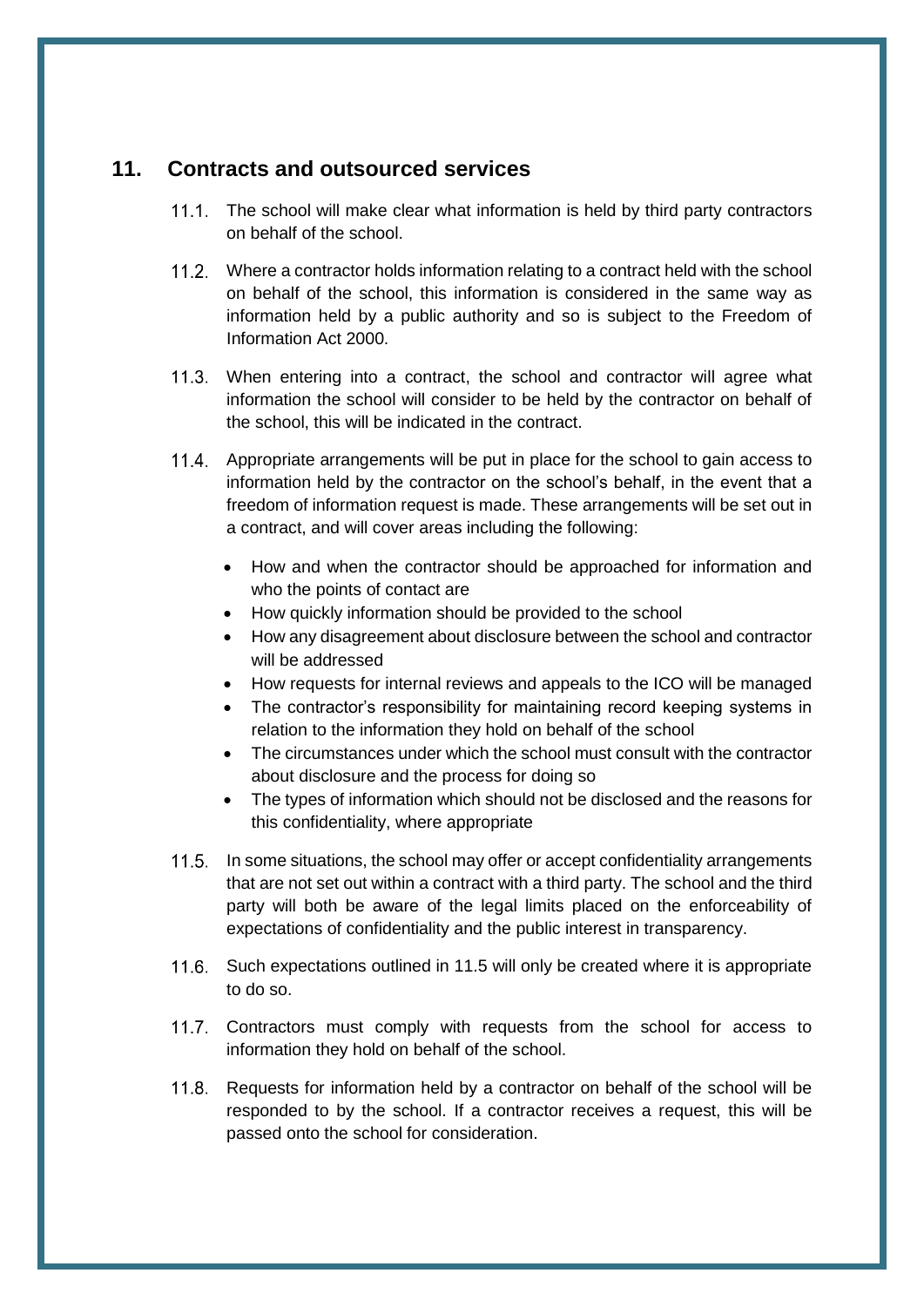# <span id="page-12-0"></span>**Publication Scheme**

This scheme follows the model approved by the ICO and commits our school to make information available to the public as part of its normal business activities. We will:

- Proactively publish or otherwise make available as a matter of routine, information, including environmental information, which is held by the school and falls within the classifications below.
- Specify the information which is held by the school and falls within the classifications below.
- Proactively publish or otherwise make available as a matter of routine, information in line with the statements contained within this scheme.
- Produce and publish the methods by which the specific information is made routinely available so that it can be easily identified and accessed by members of the public.
- Review and update on a regular basis the information the school makes available under this scheme.
- Produce a schedule of any fees charged for access to information which is made proactively available (see appendix).
- Make this publication scheme available to the public.
- Publish any dataset held by the school that has been requested, and any updated versions it holds, unless the school is satisfied that it is not appropriate to do so; to publish the dataset, where reasonably practicable, in an electronic form that is capable of re-use; and, if any information in the dataset is a relevant copyright work and the school is the only owner, to make the information available for re-use under the terms of the Re-use of Public Sector Information Regulations 2015, if they apply, and otherwise under the terms section 19 of the Freedom of Information Act 2000. The terms 'dataset' and 'relevant copyright work are defined in sections 11(5) and 19(8) of the Freedom of Information Act 2000 respectively.

#### **1. Classes of information**

Information that is available under this scheme includes:

- **Who we are and what we do:** Organisational information, locations and contacts, information on constitutional and legal governance.
- **What we spend and how we spend it:** Financial information relating to projected and actual income and expenditure, tendering, procurement and contracts.
- **What our priorities are and how we are doing:** Strategy and performance information, plans, assessments, inspections and reviews.
- **How we make decisions:** Policy proposals and decisions, decision-making processes, internal criteria and procedures, consultations.
- **Our policies and procedures:** Current written protocols for delivering our functions and responsibilities.
- **Lists and registers:** Information held in registers required by law and other lists and registers relating to the functions of the school.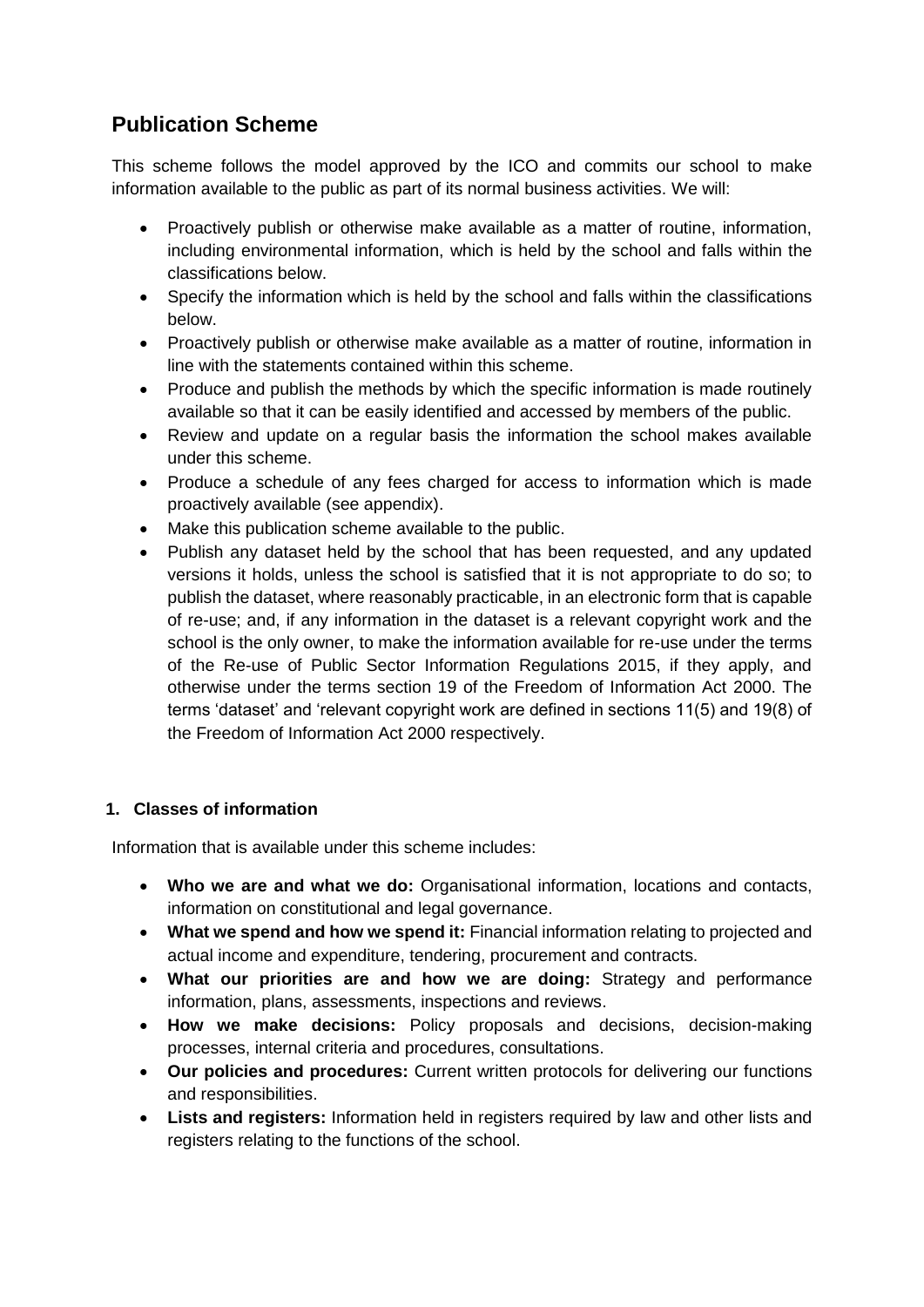**The services we offer:** Advice and guidance, booklets and leaflets, transactions and media releases. A description of the services offered.

Information which **will not** be made available under this scheme includes:

- Information the disclosure of which is prevented by law, or exempt under the Freedom of Information Act 2000, or is otherwise properly considered to be protected from disclosure.
- Information in draft form or notes, documents in older versions, emails or other correspondence.
- Information that is no longer readily available as it is contained in files that have been placed in archive storage or is difficult to access for similar reasons.

#### **2. How information published under this scheme will be made available**

Information covered by this scheme will, as far as possible, be published on the school website. Where this is impracticable, or you do not wish to access the information via the school website, information covered by this scheme can also be obtained by contacting our School Business Manager at: mosadmin@maldenoaks.rbksch.org.

Requested information under this scheme will be delivered electronically, but paper copies can also be provided.

Some information may only be available for inspection; in this case an appointment must be made in advance by contacting our School Business Manager at: mosadmin@maldenoaks.rbksch.org.

Information will be provided in the language in which it is held or in such other language(s) that is legally required. Where we are legally required to translate any information, we will do so. Information can be translated into accessible formats where possible.

Obligations under disability and discrimination legislation and any other legislation to provide information in other forms and formats will be adhered to when providing information in accordance with this scheme.

To enable us to process your request quickly, please mark correspondence:

#### **"PUBLICATION SCHEME INFORMATION REQUEST"**

#### **3. Freedom of information requests**

Information that is not covered by this scheme can be requested in writing, where its provision will be considered under the Freedom of Information Act 2000.

To enable us to process freedom of information requests within statutory timeframes, please mark all correspondence:

#### **"FREEDOM OF INFORMATION REQUEST"**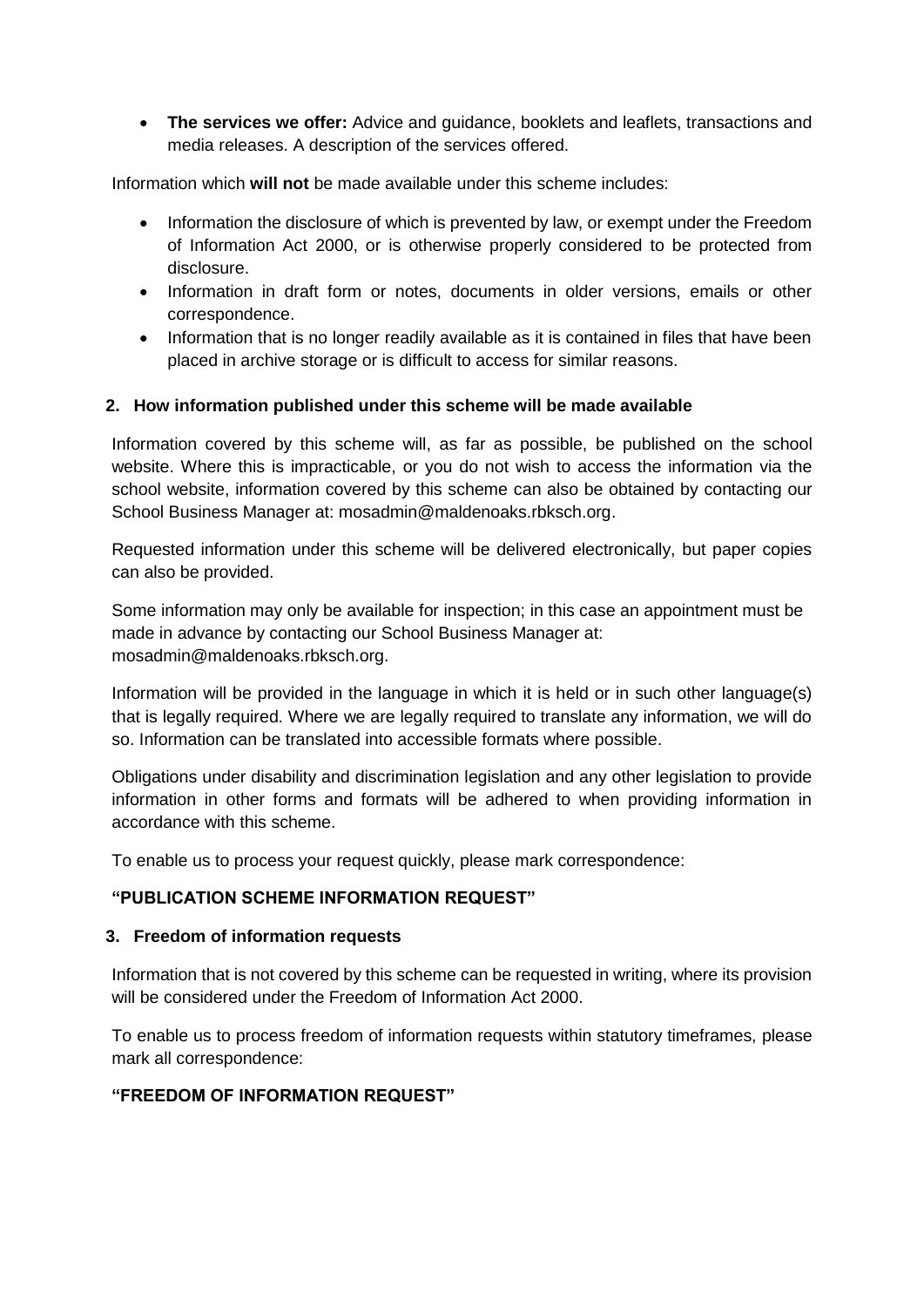#### **4. Charges (see appendix)**

The purpose of this scheme is to make the maximum amount of Information readily available at minimum inconvenience and cost to the public. Charges made by the school for routinely published material will be justified and transparent and kept to a minimum.

Material which has been published and accessible on the school website is available free of charge.

Charges may be made for information subject to a charging regime specified by Parliament.

Charges may also be made for information provided under this scheme where they are legally authorised, they are in all the circumstances, including the general principles of the right of access to information held by the school, justified and are in accordance with a published schedule or schedule of fees – this is available via our 'Guide to information'.

Where paper copies of the information covered by this scheme are requested, a small charge may be made to cover disbursements incurred such as:

- Photocopying charged at 2p per copy (monochrome) and 14p per copy (colour).
- Postage and packaging  $-$  charged at Royal Mail  $2<sup>nd</sup>$  class rates.
- The costs directly incurred as a result of viewing information.

Where a charge is to be made, confirmation of the payment due will be given before the information is provided. Payment may be requested prior to provision of the information.

Where a request is made to re-use all, or part, of a copyrighted dataset, a charge may be made – this will be in accordance with the terms of the Re-use of Public Sector Information Regulations 2015, where applicable, with regulations made under section 11B of the Freedom of Information Act 2000, or with any other statutory powers held by the school.

#### **5. Feedback**

We welcome any comments or suggestions you may have regarding this scheme. Please contact the school using the following contact details: mosadmin@maldenoaks.rbsch.org.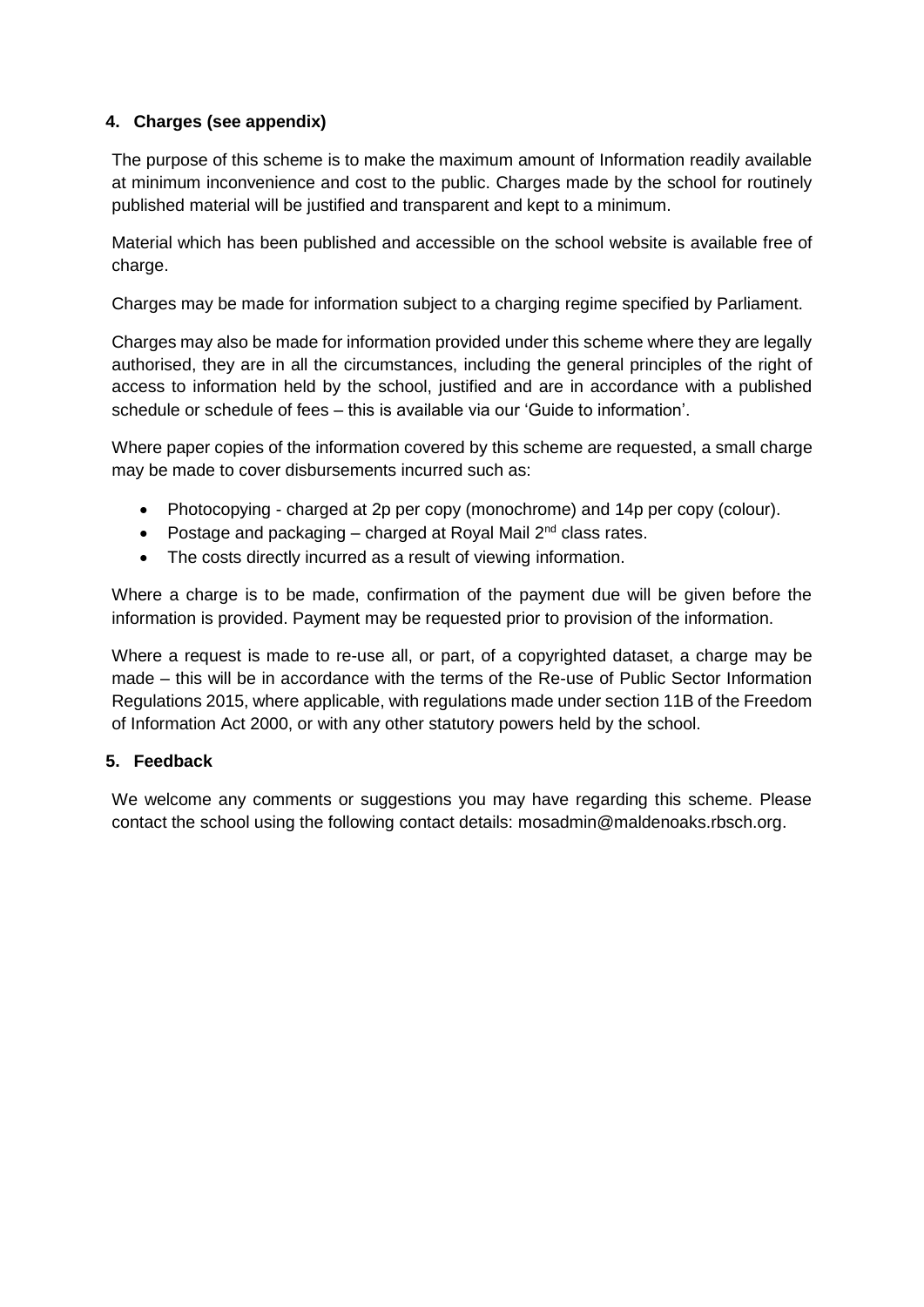# **Appendix 1 - FOI Request Evidence Log**

<span id="page-15-0"></span>

| Date of request | Format<br>(e.g. email or in writing) | Location<br>(Where is the<br>correspondence<br>stored?) | Requester | Repeated<br>request?<br>(Yes/No) | Deemed<br>vexatious or<br>repeated?<br>(Yes/No) | Comments |
|-----------------|--------------------------------------|---------------------------------------------------------|-----------|----------------------------------|-------------------------------------------------|----------|
|                 |                                      |                                                         |           |                                  |                                                 |          |
|                 |                                      |                                                         |           |                                  |                                                 |          |
|                 |                                      |                                                         |           |                                  |                                                 |          |
|                 |                                      |                                                         |           |                                  |                                                 |          |
|                 |                                      |                                                         |           |                                  |                                                 |          |
|                 |                                      |                                                         |           |                                  |                                                 |          |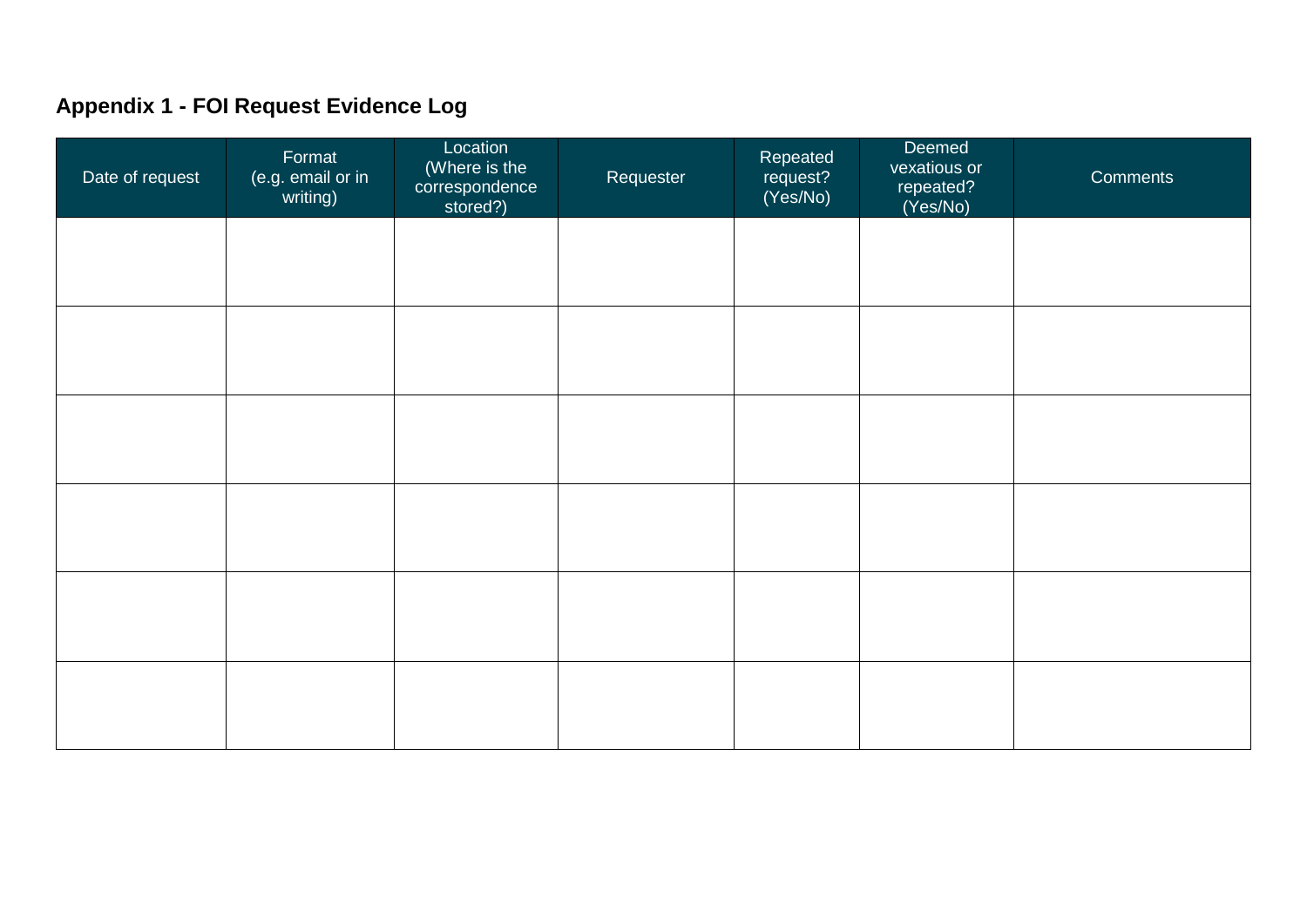# <span id="page-16-0"></span>**Appendix 2 - Guide to information / Publishing Scheme**

| Information to be published                                                                                                                                                                            | <b>How the information</b><br>can be obtained              | <b>Cost</b>       |
|--------------------------------------------------------------------------------------------------------------------------------------------------------------------------------------------------------|------------------------------------------------------------|-------------------|
| Class 1: Who we are and what we do                                                                                                                                                                     |                                                            |                   |
| Our organisational information, structures,<br>locations and contacts                                                                                                                                  | Hard copy or website                                       | £                 |
| Who's who in the school                                                                                                                                                                                | School website:<br>https://maldenoaks.org/                 | Free              |
| Who's who on the Management Committee, and the<br>basis of their appointment                                                                                                                           | School website:<br>https://maldenoaks.org/                 | Free              |
| <b>Instrument of Government</b>                                                                                                                                                                        | School website:<br>https://maldenoaks.org/                 | Free              |
| Contact details for the headteacher                                                                                                                                                                    | School website:<br>https://maldenoaks.org/                 | Free              |
| Contact details for the Management Committee                                                                                                                                                           | School website:<br>https://maldenoaks.org/                 | Free              |
| The school's staffing structure                                                                                                                                                                        | School website:<br>https://maldenoaks.org/<br>or hard copy | Free/see<br>below |
| School session times and term dates                                                                                                                                                                    | School website:<br>https://maldenoaks.org/                 | Free              |
| The school's address                                                                                                                                                                                   | School website:<br>https://maldenoaks.org/                 | Free              |
| The school's contact details                                                                                                                                                                           | School website:<br>https://maldenoaks.org/                 | Free              |
| The school's email address                                                                                                                                                                             | School website:<br>https://maldenoaks.org/                 | Free              |
| The school website                                                                                                                                                                                     | School website:<br>https://maldenoaks.org/                 | Free              |
| The names of key personnel                                                                                                                                                                             | School website:<br>https://maldenoaks.org/                 | Free              |
| Class 2: What we spend and how we spend it                                                                                                                                                             |                                                            |                   |
| Our financial information concerning the school's<br>projected and actual income and expenditure,<br>procurement, contracts and financial audit -<br>including the current and previous financial year | Hard copy or website                                       | £                 |
| Annual budget plan and financial statements                                                                                                                                                            | Hard copy                                                  | See<br>below      |
| Capital funding                                                                                                                                                                                        | Hard copy                                                  | See<br>below      |
| Financial audit reports                                                                                                                                                                                | Hard copy                                                  | See<br>below      |
| Details of expenditure items over £2000 including<br>costs, supplier and transaction information.                                                                                                      | Hard copy (in M.C.<br>minutes/Finance<br>Reports)          | See<br>below      |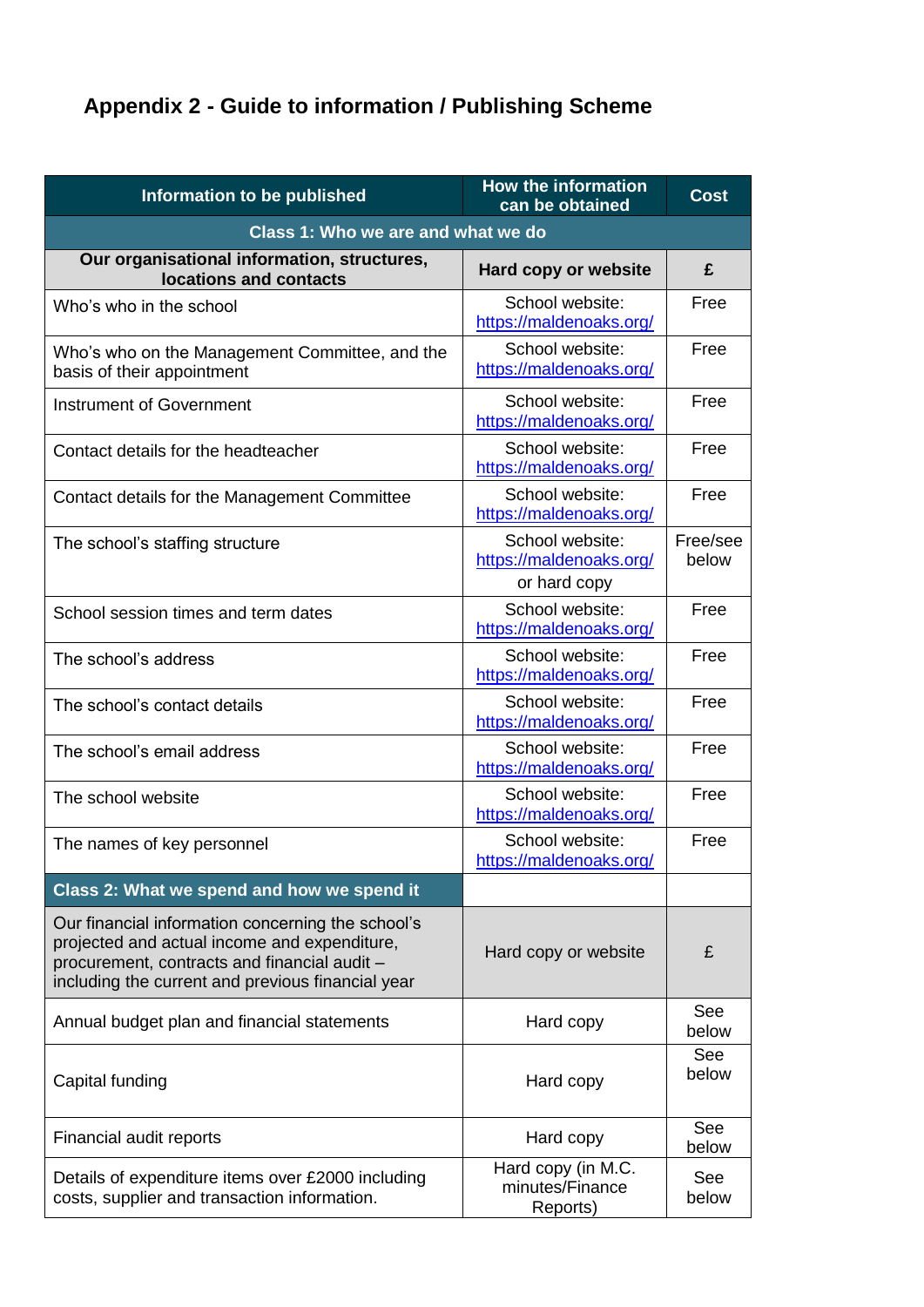| Procurement and contracts the school has entered<br>into, or information relating to information held by an<br>organisation which has entered into procurement or<br>contracts on the school's behalf, for example, the LA | Hard copy                                                  | See<br>below      |
|----------------------------------------------------------------------------------------------------------------------------------------------------------------------------------------------------------------------------|------------------------------------------------------------|-------------------|
| The pay policy                                                                                                                                                                                                             | Hard copy                                                  | See<br>below      |
| Staff allowances and expenses that can be incurred<br>or claimed, with totals paid to individual senior staff<br>members by reference to categories                                                                        | Hard copy                                                  | See<br>below      |
| The staffing, pay and grading structure                                                                                                                                                                                    | Hard copy                                                  | See<br>below      |
| Committee members' allowances that can be<br>incurred or claimed, and a record of total payments<br>made to individual committee members                                                                                   | School website:<br>https://maldenoaks.org/                 | Free              |
| Class 3: What our priorities are and how we are<br>doing                                                                                                                                                                   |                                                            |                   |
| Our strategies and plans, performance indicators,<br>audits, inspections and reviews                                                                                                                                       | Hard copy or website                                       | £                 |
| The School Development Plan                                                                                                                                                                                                | Hard copy                                                  | Free              |
| Performance data supplied to the government                                                                                                                                                                                | School website:<br>https://maldenoaks.org/<br>or Hard copy | Free/see<br>below |
| The latest Ofsted summary                                                                                                                                                                                                  | School website:<br>https://maldenoaks.org/<br>or Hard copy | Free/see<br>below |
| The latest Ofsted full report                                                                                                                                                                                              | School website:<br>https://maldenoaks.org/<br>or Hard copy | Free/see<br>below |
| The latest post-inspection action plan                                                                                                                                                                                     | <b>Hard Copy</b>                                           | See<br>below      |
| The performance management policy and<br>procedures                                                                                                                                                                        | <b>Hard Copy</b>                                           | See<br>below      |
| The latest performance data                                                                                                                                                                                                | School website:<br>https://maldenoaks.org/<br>or Hard copy | Free/see<br>below |
| The school's future plans                                                                                                                                                                                                  | <b>Hard Copy</b>                                           | See<br>below      |
| The safeguarding and child protection policies and<br>procedures                                                                                                                                                           | School website:<br>https://maldenoaks.org/<br>or Hard copy | Free/see<br>below |
| <b>Class 4: How we make decisions</b>                                                                                                                                                                                      |                                                            |                   |
| Our decision-making processes and records of the<br>decision we have made – including the current year<br>and the previous three years                                                                                     | Hard copy or website                                       | £                 |
| The management committee and its committees'<br>agendas and meeting minutes                                                                                                                                                | <b>Hard Copy</b>                                           | See<br>below      |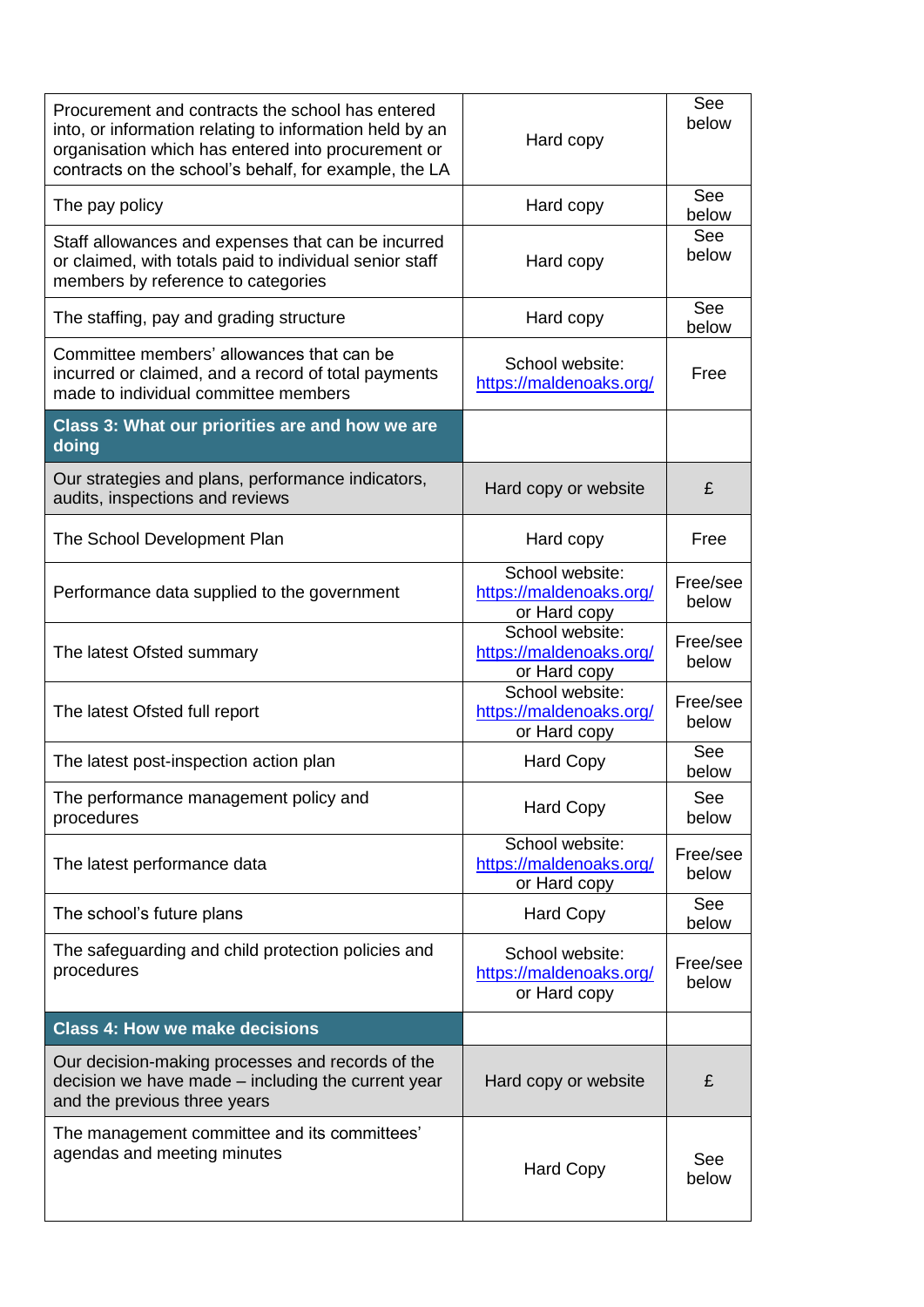| <b>Class 5: Our policies and procedures</b>                                                                   |                                                            |                        |
|---------------------------------------------------------------------------------------------------------------|------------------------------------------------------------|------------------------|
| Our current written protocols, policies and<br>procedures for delivering our services and<br>responsibilities | Hard copy or website                                       | £                      |
| Capability of staff policy                                                                                    | <b>Hard Copy</b>                                           | Free /<br>see<br>below |
| Charging and remissions policy                                                                                | School website:<br>https://maldenoaks.org/<br>or Hard copy | Free/see<br>below      |
| School behaviour policy                                                                                       | School website:<br>https://maldenoaks.org/<br>or Hard copy | Free/see<br>below      |
| Sex education policy                                                                                          | School website:<br>https://maldenoaks.org/<br>or Hard copy | Free/see<br>below      |
| Special educational needs (SEN) - SEN information<br>report                                                   | School website:<br>https://maldenoaks.org/<br>or Hard copy | Free/see<br>below      |
| Teacher appraisal policy                                                                                      | Hard copy                                                  | Free/see<br>below      |
| Teachers' pay policy                                                                                          | Hard copy                                                  | Free/see<br>below      |
| Data protection policy                                                                                        | School website:<br>https://maldenoaks.org/<br>or Hard copy | Free/see<br>below      |
| Health and safety policy                                                                                      | School website:<br>https://maldenoaks.org/<br>or Hard copy | Free/see<br>below      |
| Accessibility plan                                                                                            | School website:<br>https://maldenoaks.org/<br>or Hard copy | Free/see<br>below      |
| Behaviour principles written statement                                                                        | School website:<br>https://maldenoaks.org/<br>or Hard copy | Free/see<br>below      |
| Central record of recruitment and vetting checks                                                              | <b>Hard Copy</b>                                           | See<br>below           |
| Complaints procedure statement                                                                                | School website:<br>https://maldenoaks.org/<br>or Hard copy | Free/see<br>below      |
| Committee members' allowances (schemes for<br>paying)                                                         | Hard copy                                                  | See<br>below           |
| Management Committee and committee meeting<br>minutes, and papers considered at meetings                      | Hard copy                                                  | See<br>below           |
| Premises management documents                                                                                 | Hard copy                                                  | See<br>below           |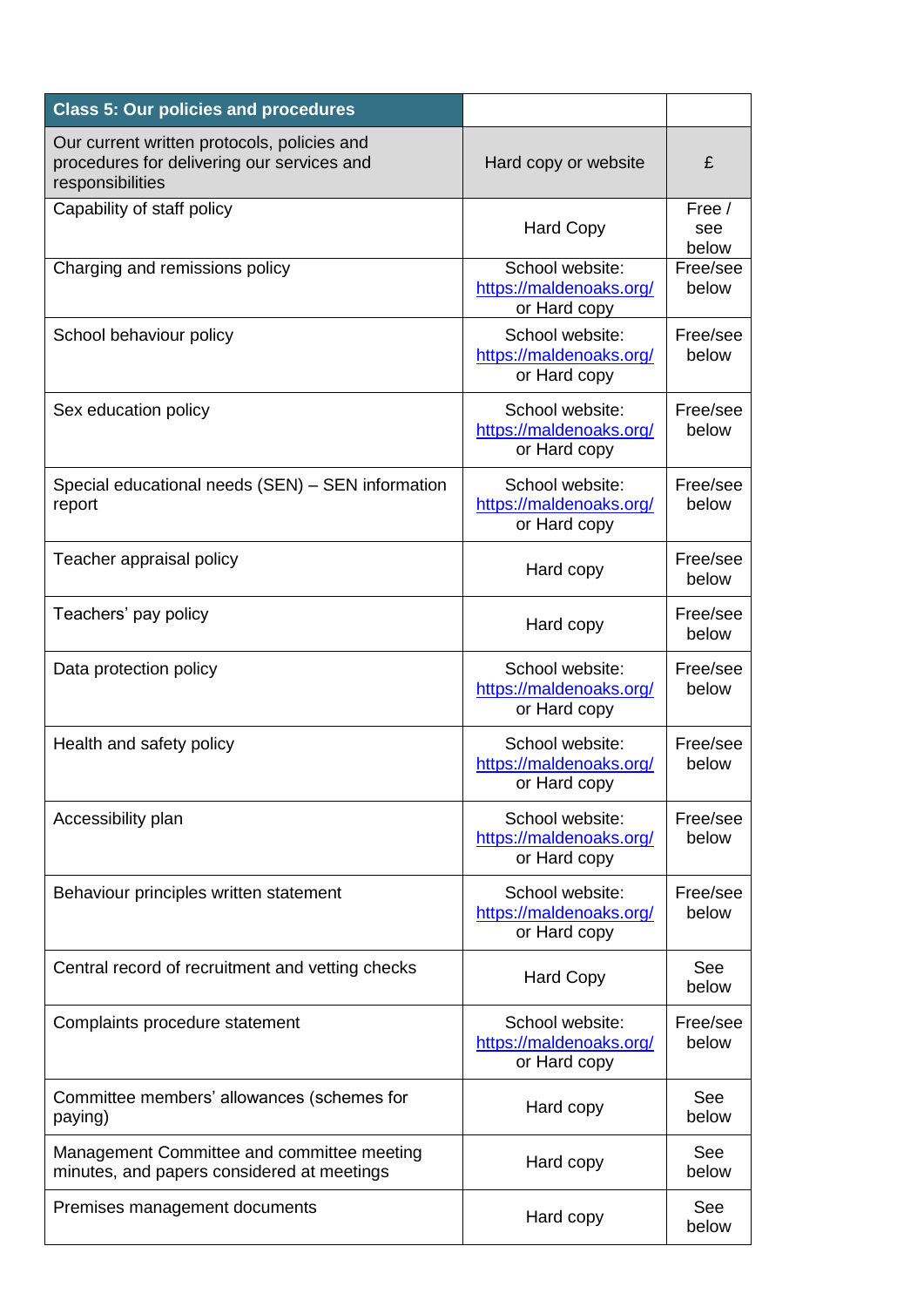| Equality information and objectives statement for<br>publication                                                                                              | Hard copy                                                                            | See<br>below      |
|---------------------------------------------------------------------------------------------------------------------------------------------------------------|--------------------------------------------------------------------------------------|-------------------|
| Register of students' attendance                                                                                                                              | Hard copy                                                                            | See<br>below      |
| Register of business interests of headteachers and<br>Management Committee members                                                                            | Hard copy                                                                            | See<br>below      |
| Child protection policy and procedures                                                                                                                        | School website:<br>https://maldenoaks.org/<br>or Hard copy                           | Free/see<br>below |
| Statement of procedures for dealing with allegations<br>of abuse against staff                                                                                | School website:<br>https://maldenoaks.org/<br>or Hard copy                           | Free/see<br>below |
| Supporting students with medical conditions policy                                                                                                            | School website:<br>https://maldenoaks.org/<br>or Hard copy                           | Free/see<br>below |
| Records retention, destruction and archive<br>policies<br>Information sharing policies                                                                        | School website:<br>https://maldenoaks.org/<br>or Hard copy                           | Free/see<br>below |
| Charging regimes and policies                                                                                                                                 | <b>Hard Copy</b>                                                                     | See<br>below      |
| <b>Class 6: Lists and registers</b><br>$\bullet$                                                                                                              |                                                                                      |                   |
|                                                                                                                                                               |                                                                                      |                   |
| Our currently maintained lists and registers – this<br>does not include our attendance registers                                                              | Hard copy or website<br>(Some information may<br>only be available by<br>inspection) | £                 |
| Inventory                                                                                                                                                     | Available to view in<br>school                                                       | Free              |
| Any information the school is currently legally<br>required to hold in publicly available registers                                                           | Hard Copy - some may<br>only be available for<br>viewing in school                   | See<br>below      |
| <b>Class 7: The services we offer</b>                                                                                                                         |                                                                                      |                   |
| Information about the services we offer including,<br>leaflets, guidance and newsletters produced for the<br>public and businesses - current information only | Hard copy or website<br>(Some information may<br>only be available by<br>inspection) | £                 |
| School lunches menu                                                                                                                                           | School website:<br>https://maldenoaks.org/                                           | Free              |
| Minibus Loan                                                                                                                                                  | <b>Hard Copy</b>                                                                     | See<br>below      |
| Services for which the school is entitled to recover a<br>fee (and details of the fees)                                                                       | School website:<br>https://maldenoaks.org/<br>or Hard copy                           | Free/see<br>below |